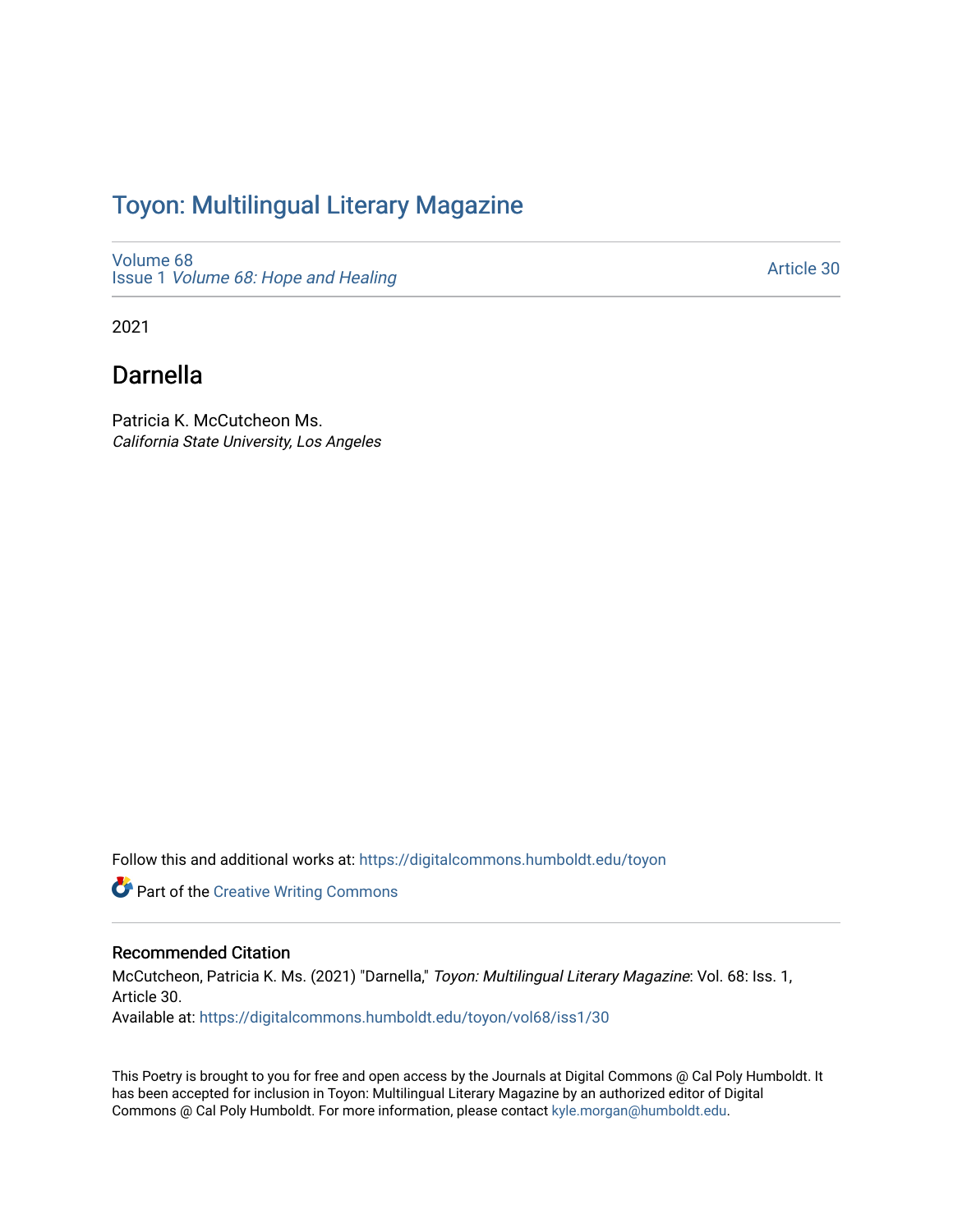

# **Darnella**

### Patricia K. McCutcheon

Only seventeen, she changed the world when she heard a man begging for his life and hit RECORD. In him she recognized her dad, her brothers, friends, saw immediately it wasn't right. Struggling, to breathe, he lay there.

Dauntless as a black Athena, her weapon not a spear but a cell phone, she stood her ground when the cops threatened to mace her. She filmed ten minutes, shaking this country and beyond.

Enraged by a bogus press release claiming the man died "after a medical incident during police involvement," Darnella posted her video,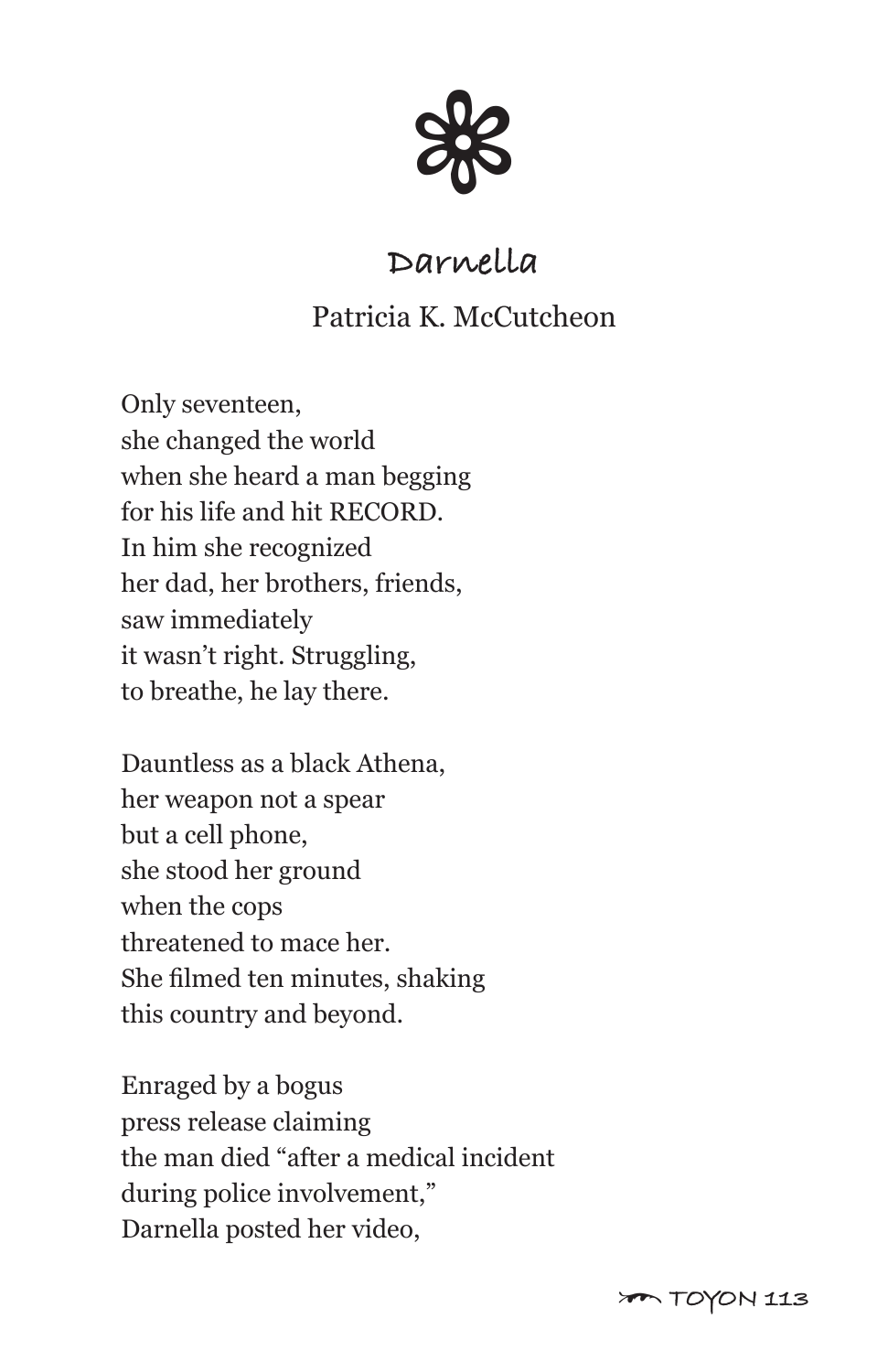put a match to kindling, wildfire erupting as the video went viral: Chauvin grinding his knee into George Floyd's neck for nine minutes and twenty-nine seconds.

A steely-eyed witness, she exposed a cop snuffing out his life, a helpless, handcuffed, dying man, at the end calling out for his mother went viral to millions, including me, including those twelve jurors in Hennepin County Courthouse.

And now Darnella tries to sleep at night, tries to put aside her feelings heartsick, enraged, powerless. Instead she cries, apologizing over and over to George for not doing more, for not intervening, for not saving his life.

I too try to sleep at night, having seen the gruesome video, listened to the trial

**114 TOYON** \